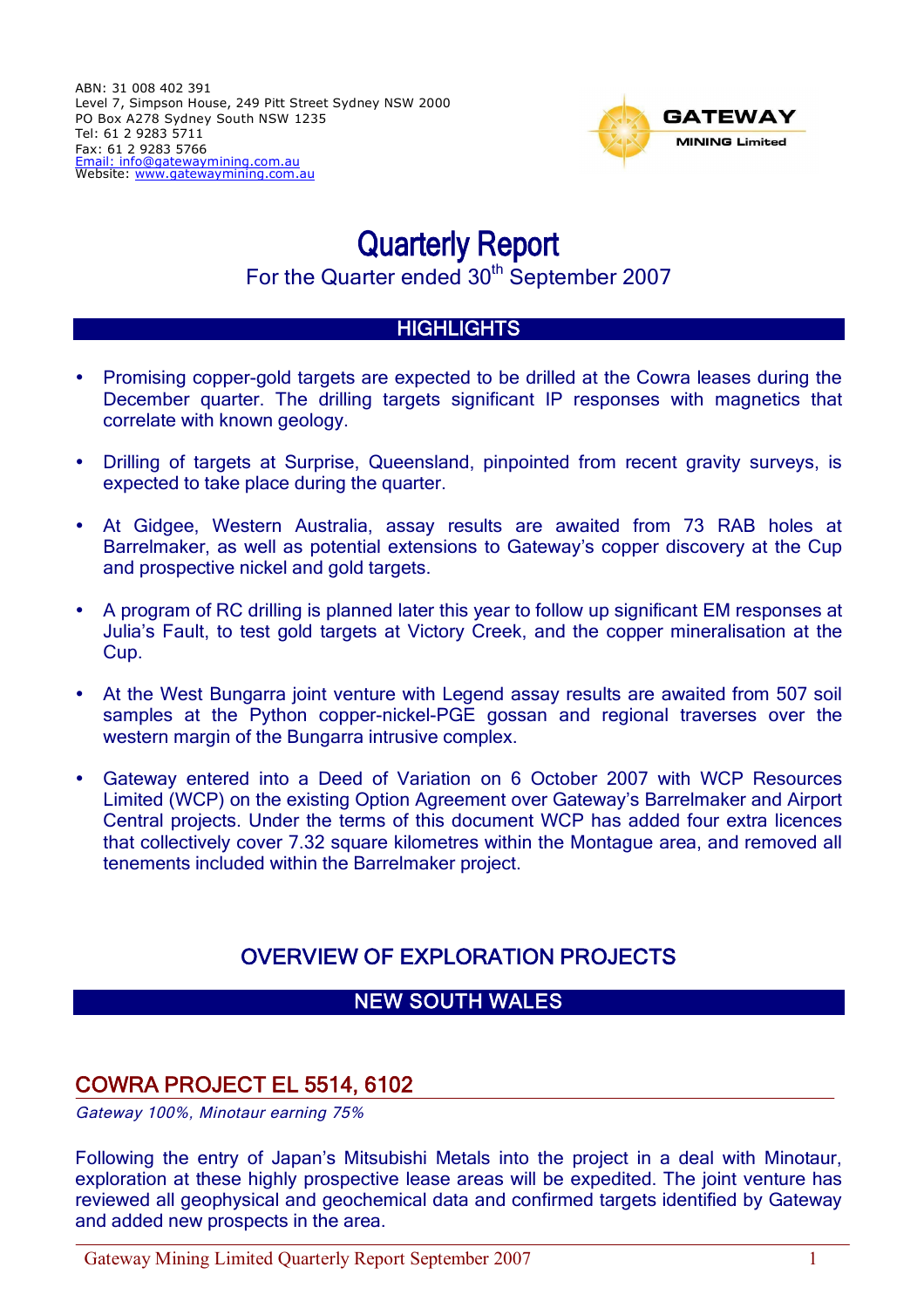Minotaur introduced the use of hand held X-Ray florescence (XRF) equipment and advanced ways of interpreting Induced Polarised data to confirm anomalies previously recognised by Gateway at Kiola. The XRF identified two further prospects to the south of Kiola, Stockfeed and Balbardie. These new prospects are associated with small gossans.

IP lines run across the Balbardie soil geochemistry anomaly yielded significant results. The IP was blended with the magnetic data, and the results have a strong continuity with what is known of the geology.

Knowledge of the Cowra geology was advanced in the last quarter by reviewing and adding to the previous mapping. Figure 1 is a map showing the geology of the Kiola area as now understood.

Figure 1: Geology of the Kiola area showing the domal structure identified by recent mapping. Also shown are proposed drill holes.



Also shown are the three drill holes planned as soon as a rig becomes available. This will be mid December at the earliest, but due to an industry wide lack of rigs, this date may extend to mid January 2007.

Figure 2 shows the combination IP and magnetic section targeted by Drill Hole KIORC002 as an example of the quality of the geophysical and geochemical targets generated. Drill hole KIORC002 is directed towards the modeled IP body (yellow and red contours to the left of image) and magnetic body model (green and red contours to right of image).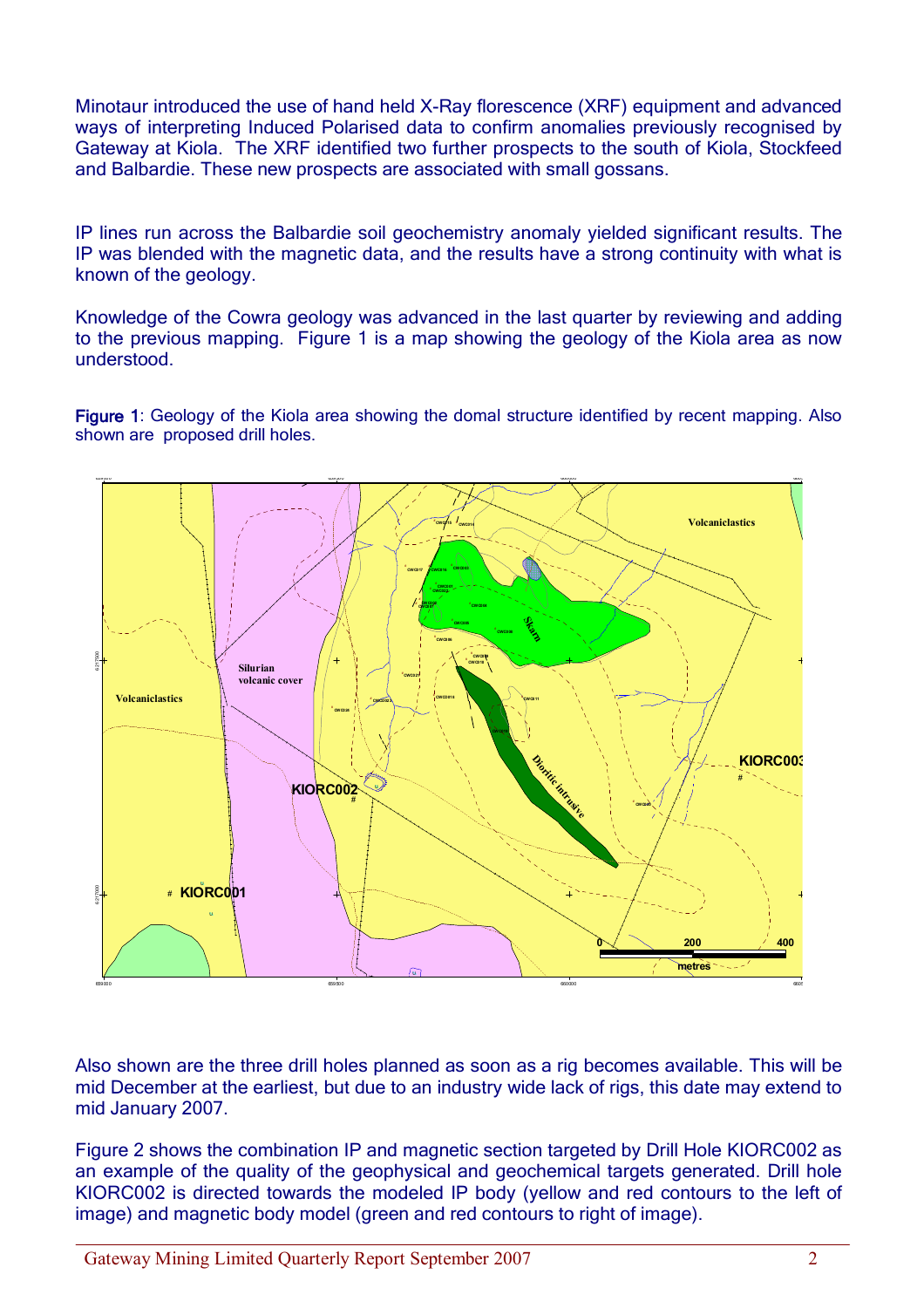The drill hole is planned to intersect both a substantial, highly conductive IP anomaly and underlying magnetic feature. The modeled magnetic body has an antiformal shape, and is interpreted to be associated with skarn alteration outcropping to the north.

Figure 2: Combination IP – magnetics targeted by drill hole KIORC002.



A further four drill holes are planned for the Balbardie prospect. The locations are shown in figure 3. Under current plans seven drill holes are planned in the December quarter to intersect some of these highly promising target areas.



Figure 3: Location of planned drill holes for Balbardie prospect. Base map is the magnetic response

Gateway Mining Limited Quarterly Report September 2007 3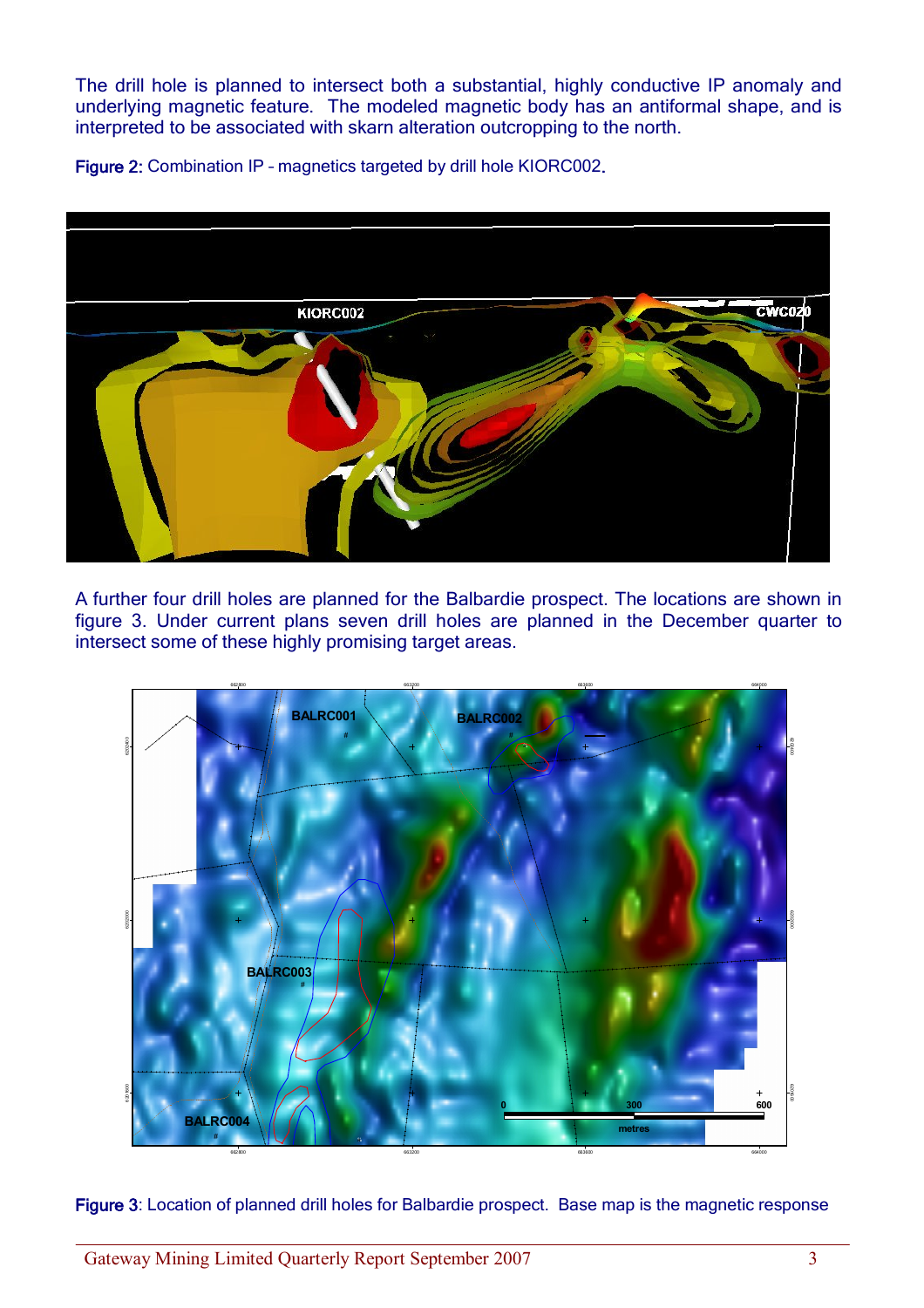Again by way of example the combination IP-magnetic response targeted by drill holes BALRC 001 and BALRC002 are shown in figure 4.

Figure 4: Combination IP-Magnetics responses targeted by drill holes BALRC001 and BALRC002



BALCR001 is designed to test a more subtle IP response with associated high resistivity that is possibly the result of silicic alteration, and hence could be a stockwork. BALRC002 is designed to test a coincident very strong IP and moderate magnetic anomaly.

#### **QUEENSLAND**

## SURPRISE PROJECT

Gateway 100%, Minotaur/Oxiana earning 75%

The completion of a new gravity survey has confirmed several deep drilling targets for potential copper-gold mineralisation. Attempts are currently being made to obtain a drilling rig to undertake this work during the December quarter.

Further soil geochemistry using the XRF system employed by Minotaur at Cowra has revealed a region of anomalous Cu, Co, Fe to the north of the Surprise Mine, which has not been previously drill tested.

#### WESTERN AUSTRALIA

## GIDGEE VICTORY CREEK, BARRELMAKER, THE CUP

During the quarter 2,480 line kilometres of detailed airborne magnetics covering approximately 105 sq km was completed over portions of the Barrelmaker area, encompassing prospective nickel and gold mineralisation targets. Interpretation of the data is underway and is expected to generate potential drill targets in the near future.

Assay results are awaited from 2346m of RAB drilling from 73 holes completed in late September.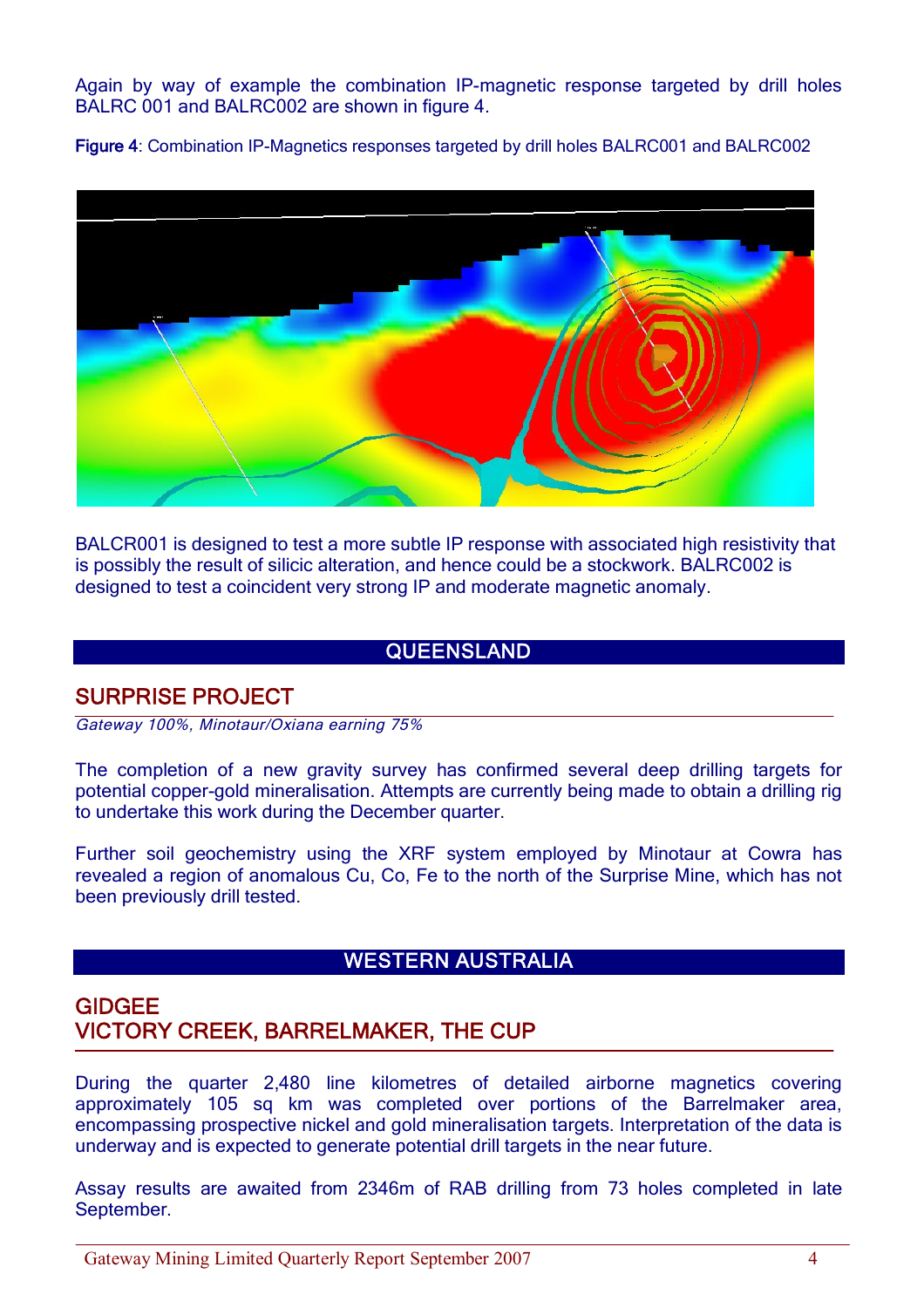This program covered prospective nickel targets at the Barrelmaker prospect and potential southern extensions to copper mineralisation at the Cup. Interpreted komatiitic flows ranging from 100m to 300m thick were intersected at Barrelmaker. The Crater area is interpreted to be prospective for Kambalda style nickel in sulphide mineralisation associated with the base of komatiitic flows.

At the Cup, subsurface gossans were intersected in drilling 200m and 400m south of previously reported mineralisation of  $30m$  @  $1\%$  copper. Similar gossans were also intersected 1.8km and 2.5 km further to the southeast. Assay results could help determine whether these are part of the same mineralised trend.

There are some indications that copper-gold at the Cup and the Julia's Fault gold mineralisation 800m to the north may be part of the same arcuate mineralised system controlled by the regional basalt sediment contact interpreted to date.

Samples of copper mineralisation at the Cup were submitted for mineralogy with the aim of determining whether or not the copper was leachable. Results indicate the main copper mineral was a sooty-style chalcocite. Additional drilling by Gateway will be carried out to determine if an opportunity exists to define a leachable copper resource.

Gateway's 30m copper intersection could point to an exciting opportunity at the Cup since previous drilling suggests the prospect could be up to 1km long. An old drill hole 300m north of the Cup intersected 4000ppm copper and subsurface gossans, that were not analysed, were found 200m and 400m to the south.

Significant responses were obtained from three EM surveys over sulphide mineralisation at Julia's Fault, the Cup copper-gold sulphide mineralisation and over an ironstone horizon interpreted to be near the base of an ultramafic unit at Crater.

These target areas will be investigated by RC drilling during the December quarter with the possibility that further regional airborne VTEM surveys may be applicable to these types of target areas in the future.

This drilling expected to total 2500m-3000m is scheduled to commence in late November or early December.

#### Montague Project

Gateway 100%, WCP earning 70%

Gateway entered into a Deed of Variation on 6 October 2007 with WCP Resources Limited (WCP) on the existing Option Agreement over Gateway's Barrelmaker and Airport Central projects. Under the terms of this document WCP has added four extra licences that collectively cover 7.32 square kilometres within the Montague area, and removed all tenements included within the Barrelmaker project.

WCP as operators of the joint venture will be carrying out ongoing work on the revised joint venture area, including defining new drill targets and further assessment of the resource potential at Whistler in light of the results of the drill programme finished in the March 2007 quarter. This work will lead to a drilling programme that is scheduled for commencement in November.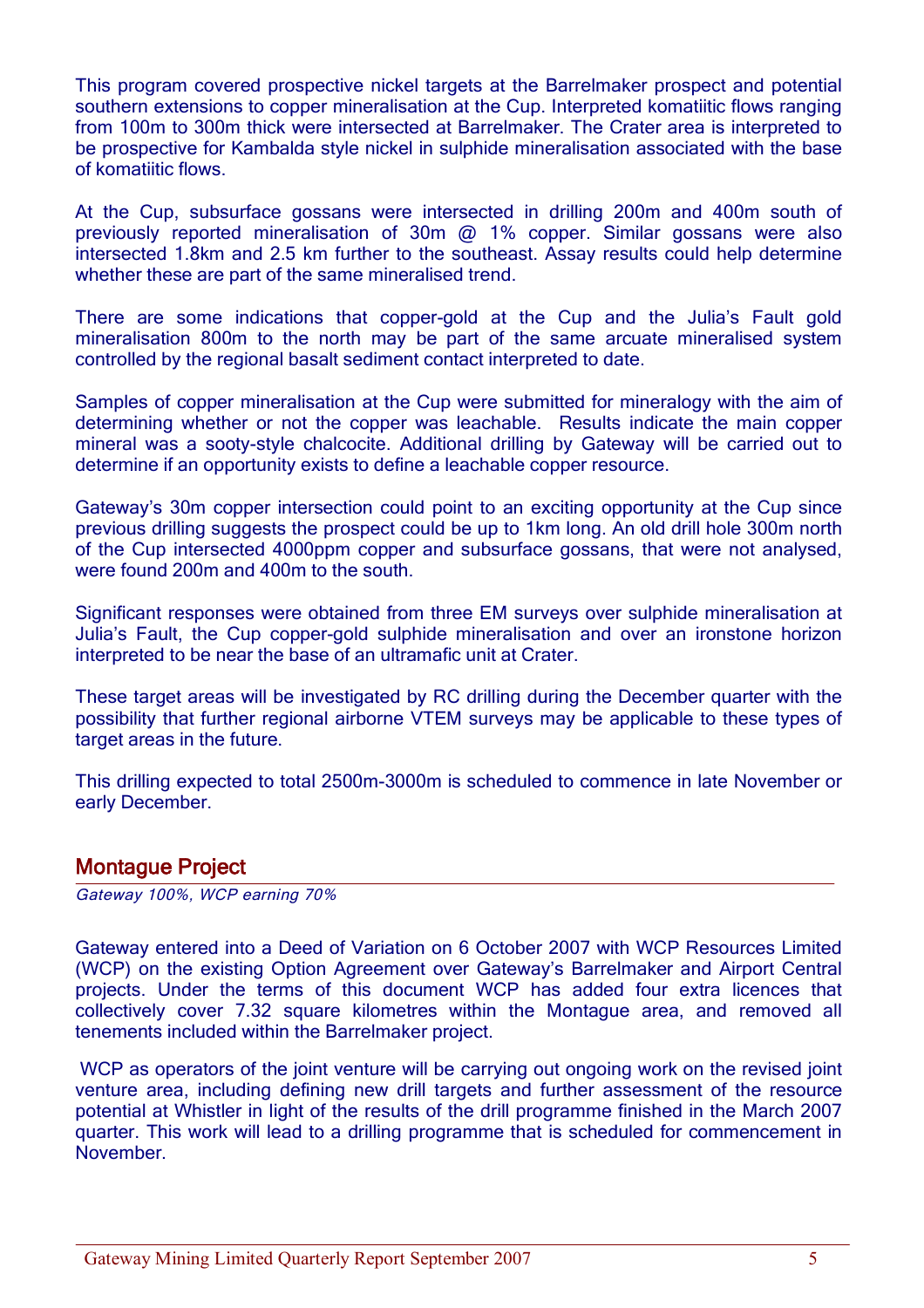#### West Bungarra Joint Venture

Legend 70% Gateway 30%

Legend Mining is planning a major drilling campaign over its Gum Creek project area, which includes Gateway's P57/976 lease areas. Its Python copper-nickel-platinum group elements discovery is believed to extend into the Gateway blocks.

A Moving Loop Transient Electromagnetic survey at Python has identified a strong conductor that is coincident with a mineralised gossan. Results of 507 soil samples are also awaited from the Python prospect and regional traverses over the western margin of the West Bungarra Intrusive Complex.

The information in this report that relates to Exploration Results, Mineral Resources orOre Reserves is based on information compiled by Dr. R.A.Creelman, <sup>a</sup> Director ofthe company, <sup>a</sup> Fellow ofthe Australasian Institute of Mining and Metalurgy and <sup>a</sup> Certified Professional (CP) ofAus. I.M.M. Dr.R.A.Creelman has <sup>a</sup> minimum of 5 years expeñence which is relevant to the style of mineralization and type of depositunderconsideration and to the activitywhich he is undertaking to qualifyas <sup>a</sup> Competent Person as defined in the 2004 Edition of the 'Australian Code for Reporting of Exploration Results, Mineral Resources and Ore Reserves'. Dr. R.A.Creelman consents to the inclusion in the reportofthe matters based on his information in the form and context in which it appears.